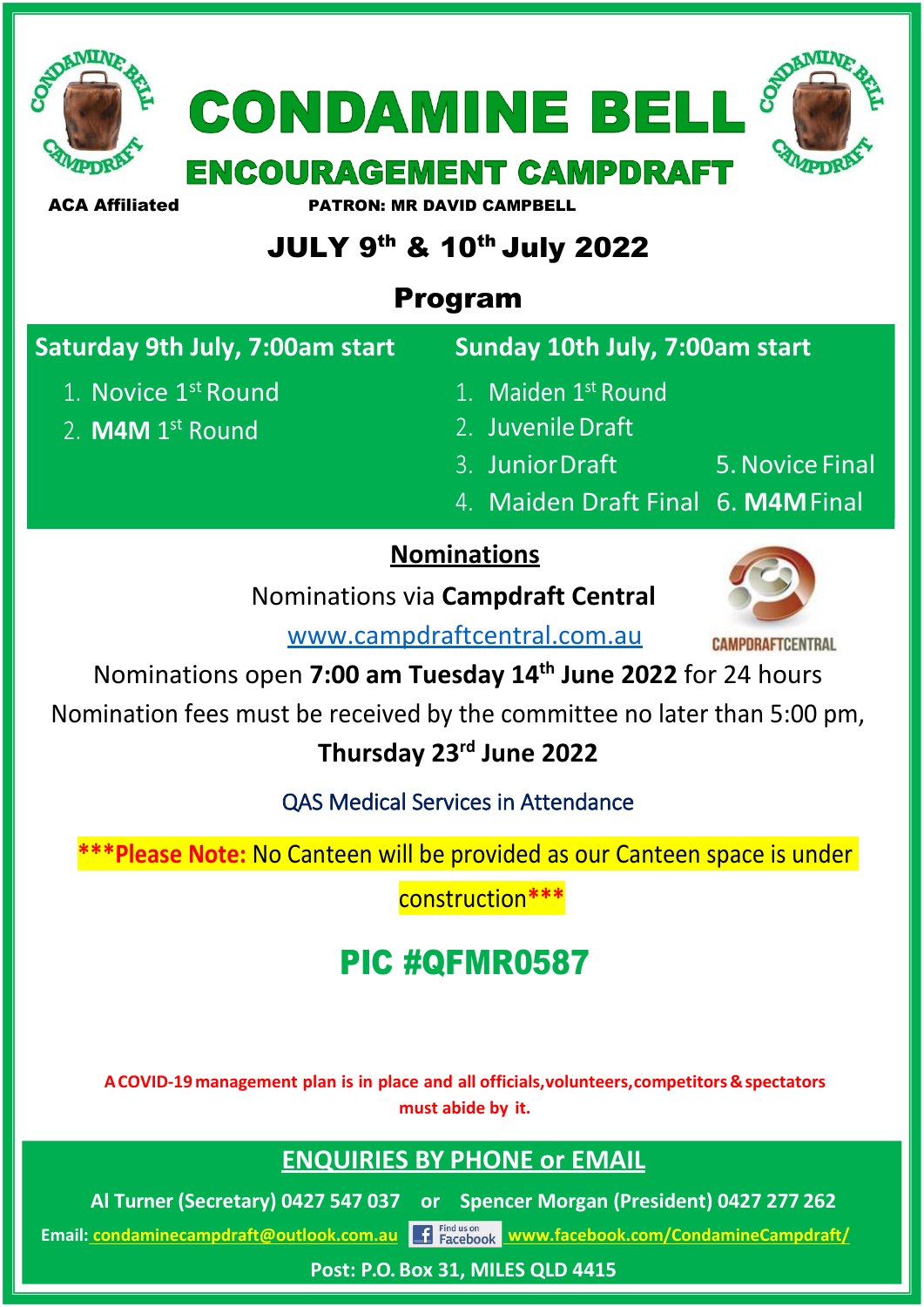### **JUNIOR DRAFT**

#### *One round Only*



*Nominations \$15 - Open to riders aged 8 years & under 13 years.*

 *PRIZE MONEY \$200—Pays to 6th Place - 1st \$50, 2nd \$42, 3rd \$36, 4th \$30, 5th \$24, 6th \$18*

#### **RESTRICTED** *to one horse per rider only.*

Per ACA rule B5 (e) Riders under the age of 18 must wear helmets whilst mounted on a horse at all ACA affiliated events. Helmets must comply with current Australian and New Zealand safety standards and must be securely fastened under the chin at all times. Riders under the age of 18 must wear helmets in the main arena.

### **JUVENILE DRAFT**

*One round Only*

*Nominations \$15 - Open to riders aged 13 years & under 17 years.*

 *PRIZE MONEY \$200 - Pays to 6th Place - 1st \$50, 2nd \$42, 3rd \$36, 4th \$30, 5th \$24, 6th \$18*

#### **RESTRICTED** *to two horses per rider only.*

Per ACA rule B5 (e) Riders under the age of 18 must wear helmets whilst mounted on a horse at all ACA affiliated events. Helmets must comply with current Australian and New Zealand safety standards and must be securely fastened under the chin at all times. Riders under the age of 18 must wear helmets in the main arena.

### **MAIDEN DRAFT**

- *One round and a final*
- *Nominations \$40*
- *Round Money to 4th Place*
- *TOTAL PRIZE MONEY \$1000 - Pays to 8th Place in the Final*
- *Final—1st \$160, 2nd \$144, 3rd \$128, 4th \$112, 5th \$96, 6th \$80, 7th \$48, 8th \$32*

### **NOVICE DRAFT**

*One round and a final* 

*Nominations \$45*

*Round Money to 4th Place*

*TOTAL PRIZE MONEY \$1250 - Pays to 8th Place in the Final*

*Final— 1st \$200, 2nd \$180, 3rd \$160, 4th \$140, 5th \$120, 6th \$100, 7th \$60, 8th\$40*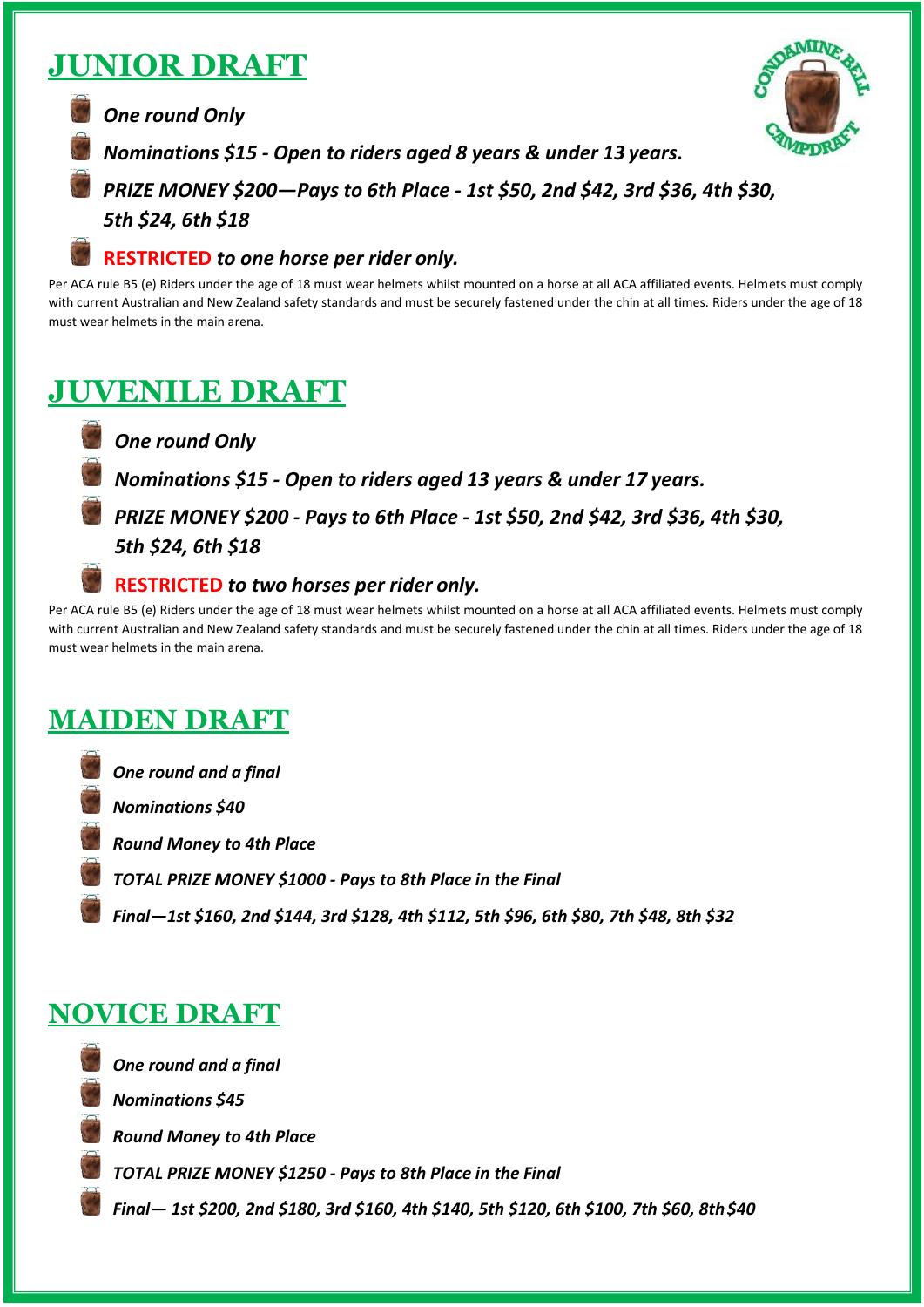#### **MAIDEN 4 MAIDEN DRAFT (M4M)**





#### **Winning Rider &/or horse will break status**

Per ACA rule B5 (e) Riders under the age of 18 must wear helmets whilst mounted on a horse at all ACA affiliated events. Helmets must comply with current Australian and New Zealand safety standards and must be securely fastened under the chin at all times. Riders under the age of 18 must wear helmets in the main arena.

# **A BIG THANK ALSO TO OUR CATTLE DONORS AND TRANSPORT OPERATORS, WITHOUT WHICH NO DRAFT IS POSSIBLE**

**A COVID-19 management Plan is in place and all officials,volunteers,competitors & spectators must abide by it.**

#### **ENQUIRIES BY PHONE or EMAIL**

**Al Turner (Secretary) 0427 547 037 or Spencer Morgan (President) 0427 277 262**

Email: **condaminecampdraft@outlook.com.au** | f Facebook www.facebook.com/CondamineCampdraft/

**Post: P.O. Box 31, MILES QLD 4415**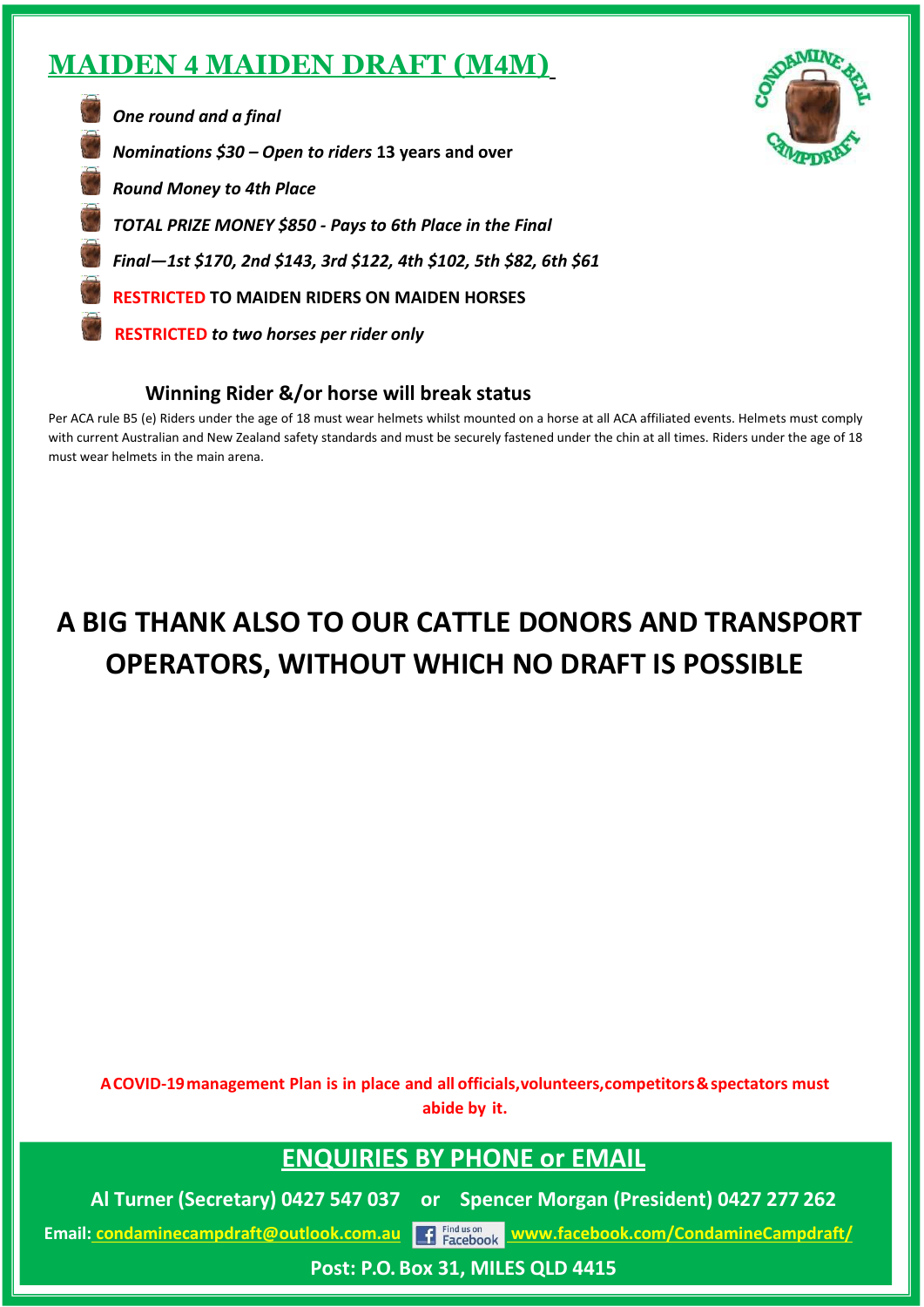#### **CONDITIONS**

- **1. \*\*COVID-19 MANAGEMENT PLAN IS IN PLACE. ALL OFFICIALS, VOLUNTEERS, COMPETITORS AND SPECTATORS MUST ABIDE BY IT\*\***
- **2.** If you are feeling unwell in any way, **DO NOT ATTEND**
- 3. All competitors **must be current 2022/2023 financial members of the ACA**. Nominations will be limited and numbers are restricted to the first fully paid first round nominations received.
- 4. Horses to be nominated in order in which horses are to be ridden.
- 5. Scratchings received within seven days of the draft will forfeit a \$10 fee.
- 6. Scratchings received after **8am Tuesday 5 th July** will forfeit the whole nomination amount, unless there are extenuating circumstances.
- 7. Campdraft competitors must hold themselves ready to compete at the advertised starting time on the day of draft. If the competitor fails to appear nomination fees paid or due shall be forfeited to Condamine Campdraft Committee.
- 8. All competitors compete at own risk.
- 9. All prize money listed is GST inclusive.
- 10. Refunds and prize money will be paid out by direct deposit following the event. To receive payment promptly competitors are requested to ensure their current banking details are provided on Campdraft Central.
- 11. Per ACA rule B5 (e) Riders under the age of 18 must wear helmets whilst mounted on a horse at all ACA affiliated events. Helmets must comply with current Australian and New Zealand safety standards and must be securely fastened under the chin at all times. Riders under the age of 18 must wear helmets in the main arena.
- 12.**Junior competitors** under the age of 13 are not permitted to compete in any drafts other than the Junior Draft.
- 13. The committee reserves the right to alter the program without notice.
- 14. Any competitor who wishes to lodge a complaint at an affiliated campdraft must lodge the complaint in writing with the Secretary of the host committee within one (1) hour of the incident taking place. A fee of \$20 must be lodged with the complaint. If the complaint is dismissed by the Committee, the \$20 is forfeited.
- 15. All competitors must complete a **horse health declaration** form attached to this program, and hand to the Secretary's Office upon arrival at the Condamine Sports Grounds.
- 16. The status of a horse winning a campdraft will be determined by the highest class of horse that competes will the exception of Mini, Juniors, Juveniles, Ladies, Old Buffers, Associates and Encouragement campdrafts. The winner attains the status of the highest class of horse participating (e.g. if one Open horse competes then it is classed as an Open draft)
- 17. Neither the organising committee nor the Western Downs Council accept any liability for any accident, damage, loss or illness to horses, riders, beast or any other person or property whatsoever.

# **A BIG THANK ALSO TO OUR CATTLE DONORS AND TRANSPORT OPERATORS, WITHOUT WHICH NO DRAFT IS POSSIBLE**